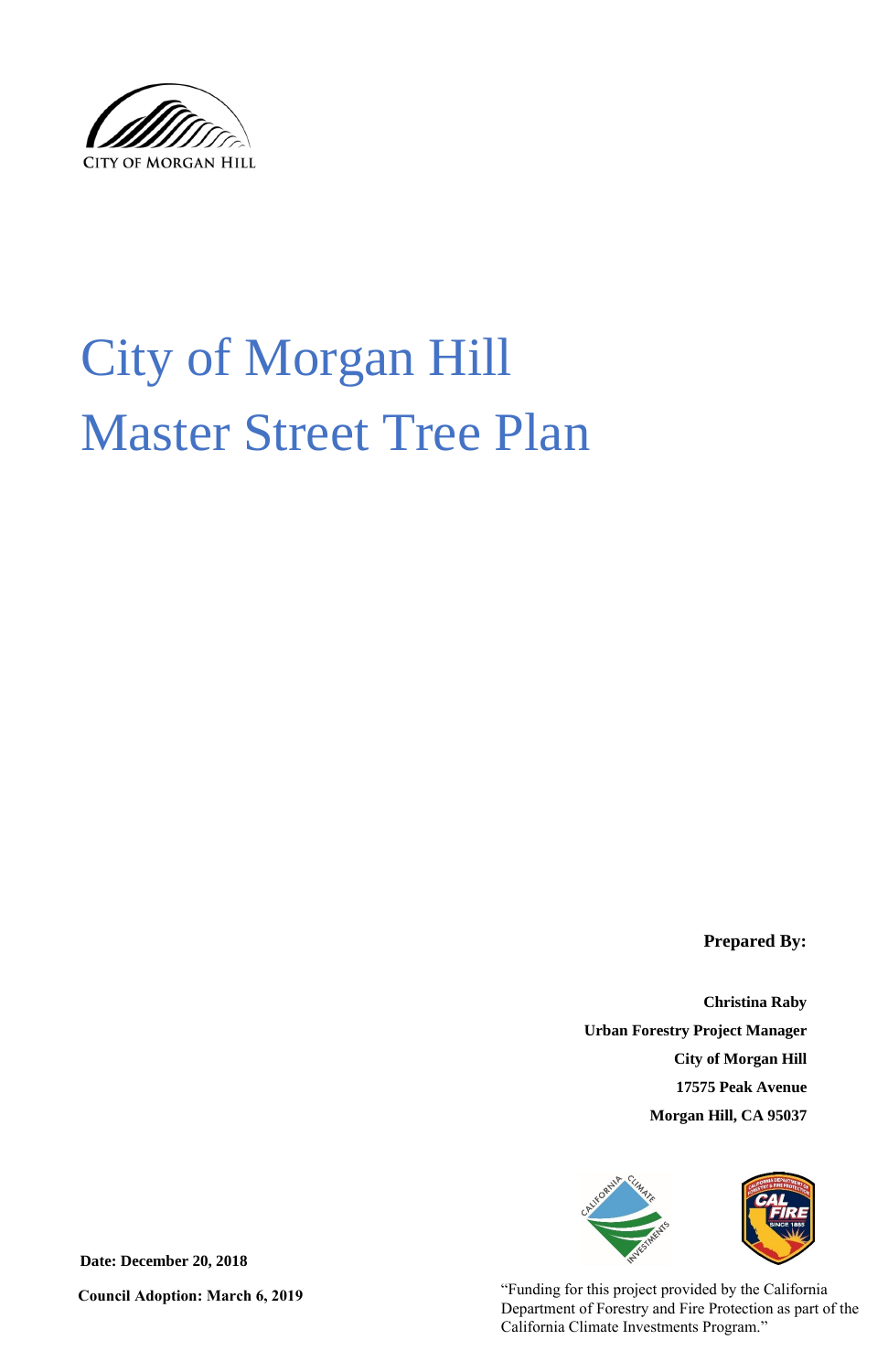## Table of Contents

| Purpose of the Master Street Tree Plan |  |
|----------------------------------------|--|
|                                        |  |
|                                        |  |
|                                        |  |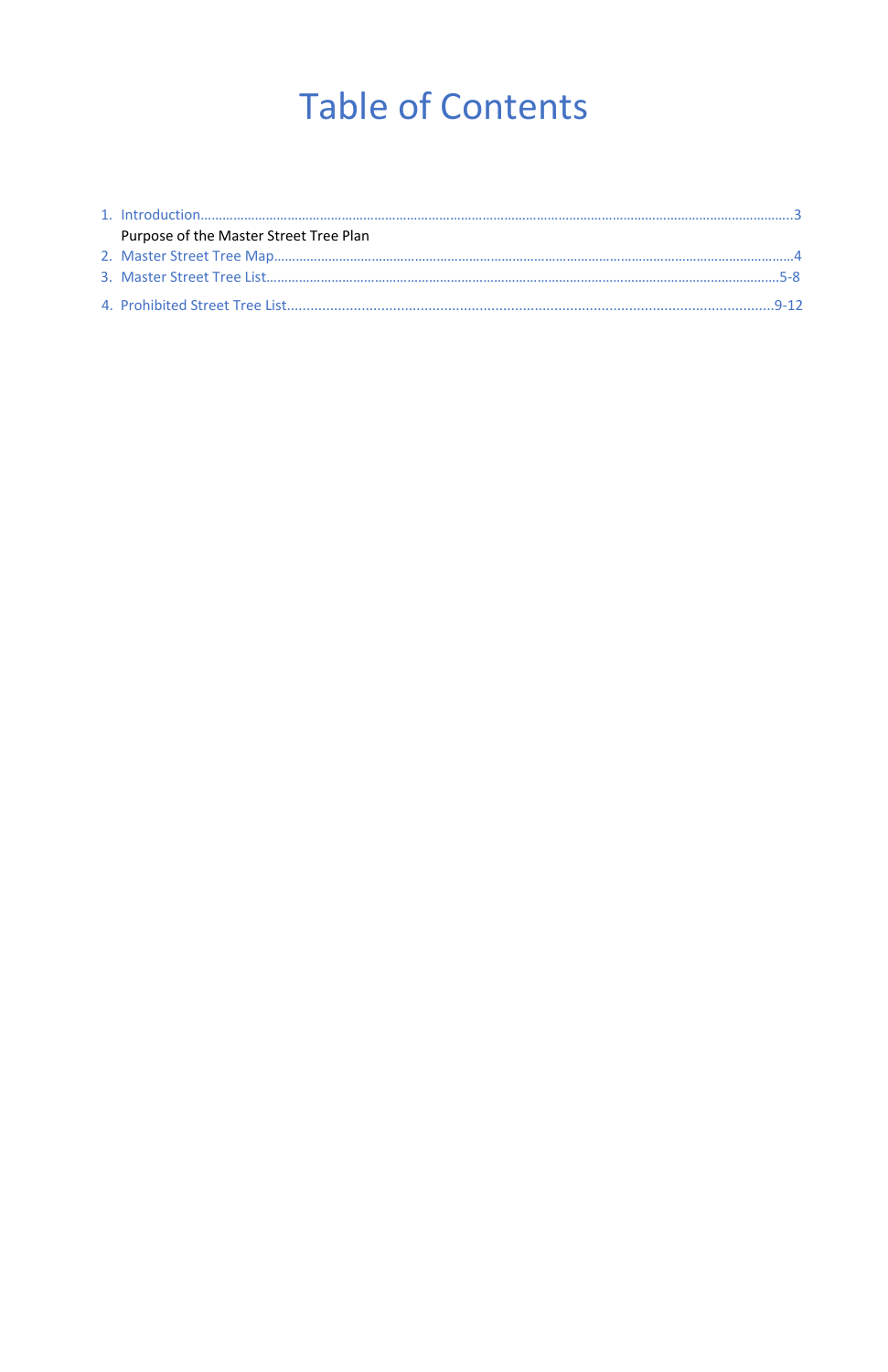## Part I: Introduction

The intent of the Master Street Tree Plan is to foster comprehensive and sustainable tree plantings, through the use of drought-tolerant species, that have low maintenance needs. The Master Street Tree Plan designates tree species for each public street or segments of streets throughout the City based on spacing metrics available on each site. The tree species identified in the Master Street Tree Plan are provided as the requirement for what basic species of tree shall be planted in a given location. However, tree species may also have different varieties (Cultivars) that would fit different circumstances. Generally, the Master Street Tree Plan does not specify Cultivars of the species to allow for flexibility.

The City's Park Superintendent shall determine which species Cultivar is appropriate for the specific planting location. The tree species in the Master Street Tree Plan are those with the fewest faults that typically cause the least negative impacts to the community. The trees are expected to have long lives and retain their attractiveness into their maturity. The trees recommended are also reasonably free of insect infestation, and typically have less aggressive and invasive deep-root systems in order to reduce the potential for negatively impacting sewer lines, sidewalks, curb and gutters, and streets. However, any tree after several decades of growth may produce aggressive and invasive root systems.

- $\triangleq$  Habitat value and attractiveness for pollinators
- Ecological benefits such as shelter, food, and breeding sites for both residential and migratory birds and wildlife
- Energy use reduction potential
- Carbon sequestration potential
- ❖ Storm water treatment potential
- City goals for water conservation
- ❖ City goals for canopy cover
- City's goal to encourage re-oaking of native and nonnative oak species
- Surrounding species theme and the past performance of that species
- ❖ Infrastructure conflicts
- ❖ Maintenance issues
- ❖ Aesthetics
- $\triangleleft$  Need for age and species diversity
- Potential to become invasive

The Master Street Tree Plan represents the community's collective vision for what Morgan Hill's urban forest will look and feel like as the community grows and prospers. Trees make a vital and affordable contribution to our sense of community, pedestrian-friendly neighborhoods, energy savings, air quality, and wildlife habitats. Urban Forests are the only infrastructure that continually increases in its value and benefits overtime. Thus, the City of Morgan Hill recognizes that the urban forest is not a self-renewable asset, but that it requires human intervention to preserve, protect and enhance. As the local government, it is our responsibility to foster and develop an urban forestry vision for every resident of Morgan Hill and the surrounding communities that depend on us. The City of Morgan Hill is committed to promoting the growth and care of its Urban Forest and the practice of applying the Master Street Tree Plan to all future tree plantings in the city.

The following are factors that were considered while selecting tree species suitable in Morgan Hill:

3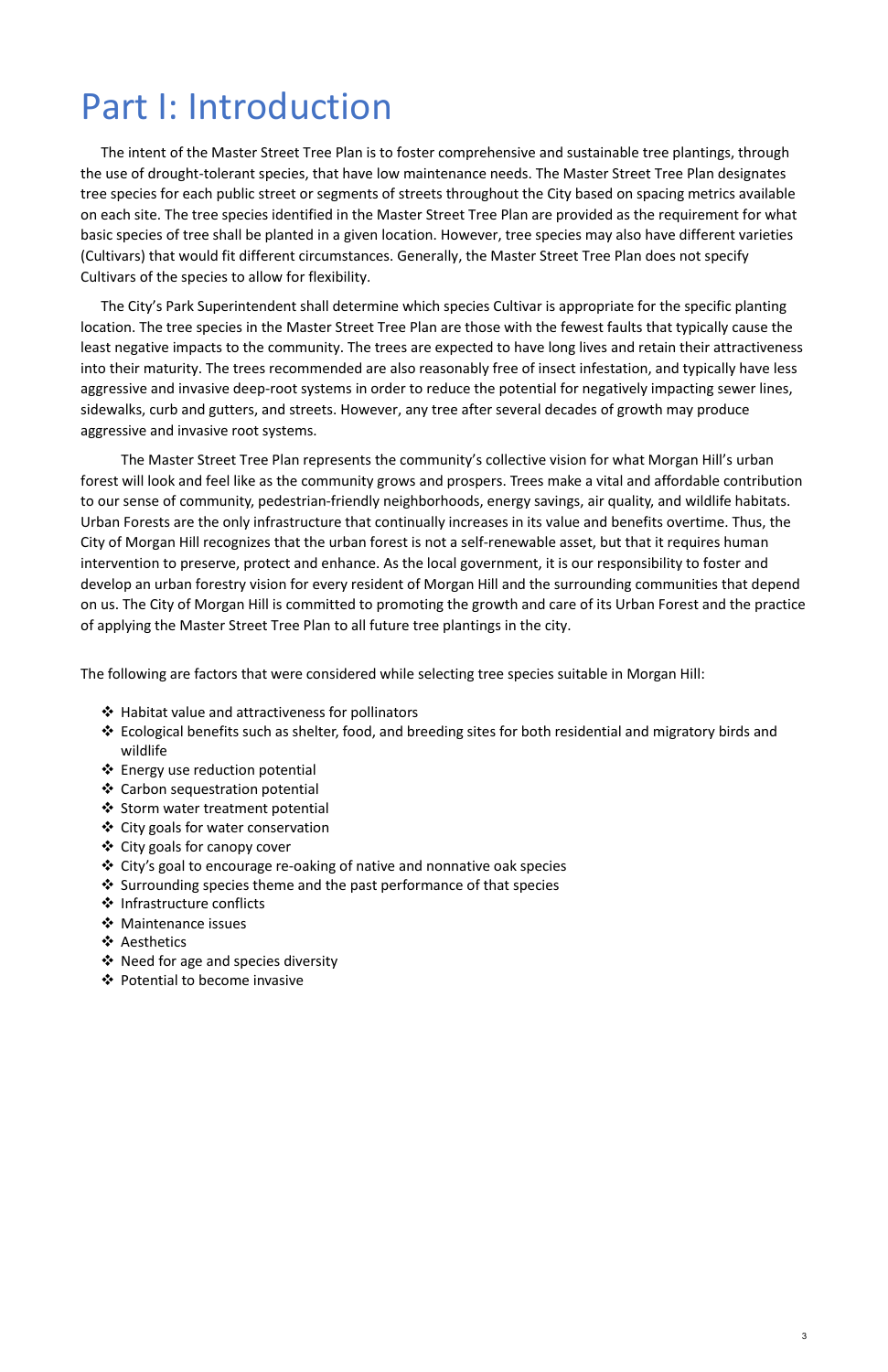#### Part II: Master Street Tree Map



4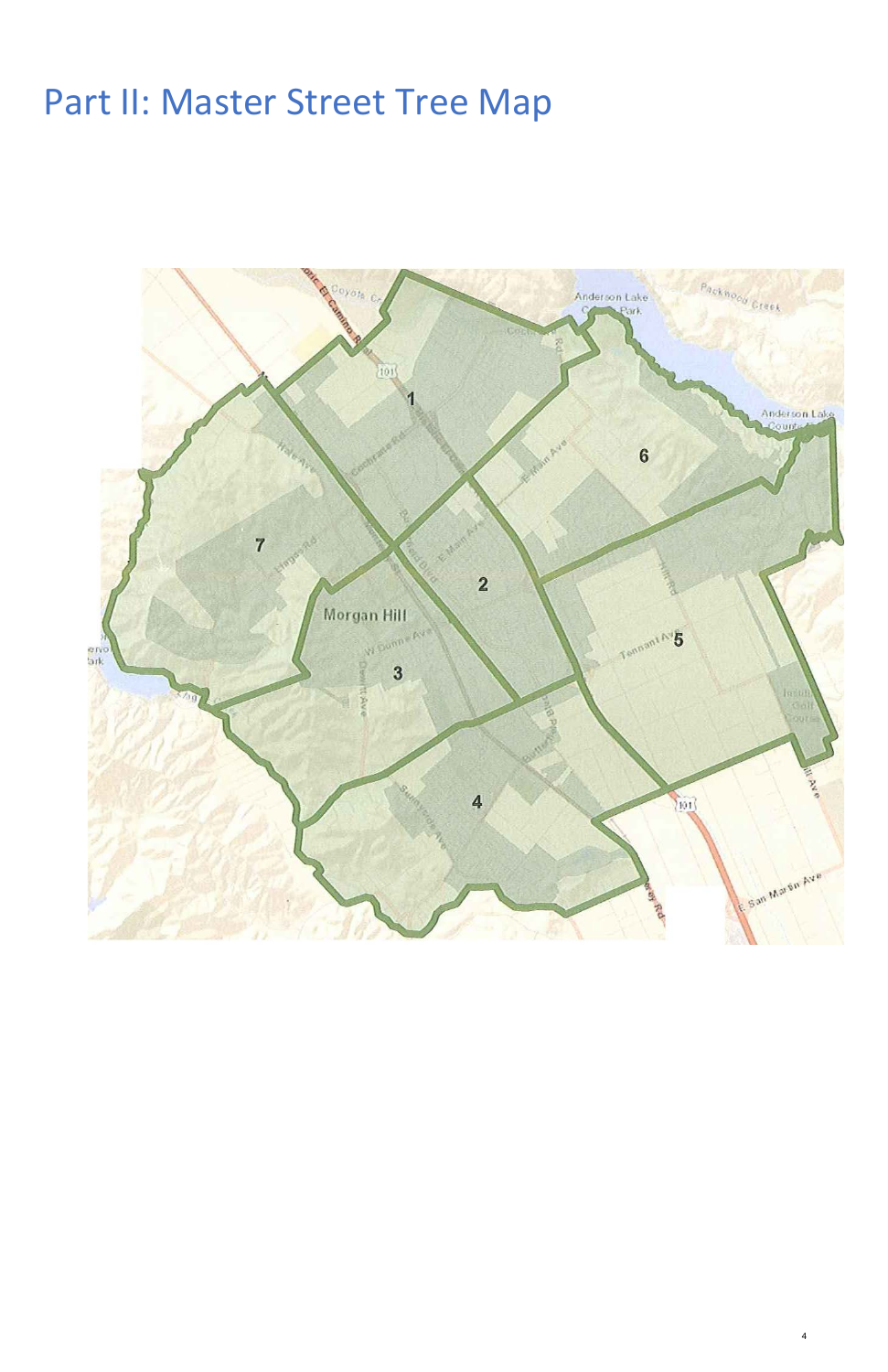| Zone           | <b>Size</b>                       | <b>Botanical Name</b>                               | <b>Common Name</b>                      | <b>Remarks</b>    | <b>Foliage</b>                       | <b>Spacing</b> |
|----------------|-----------------------------------|-----------------------------------------------------|-----------------------------------------|-------------------|--------------------------------------|----------------|
|                | <b>Planter Space 6'</b>           |                                                     |                                         |                   |                                      |                |
| $\mathbf{1}$   | $\geq$                            | Aesculus californica                                | California Buckeye                      |                   | <b>Deciduous</b>                     | 20-30ft        |
|                |                                   | Quercus agrifolia                                   | <b>Coast Live Oak</b>                   |                   | Evergreen                            | 30ft           |
|                |                                   | Quercus kelloggii                                   | <b>Black Oak</b>                        |                   | <b>Deciduous</b>                     | 30ft           |
|                |                                   | Quercus Iobata                                      | <b>Valley Oak</b>                       |                   | <b>Deciduous</b>                     | 30ft           |
|                |                                   | <b>Quercus suber</b>                                | Cork Oak                                |                   | Evergreen                            | 30ft           |
|                |                                   | Quercus virginiana                                  | Southern Live Oak                       |                   | Evergreen/partly<br><b>Deciduous</b> | 30ft           |
|                |                                   |                                                     |                                         |                   |                                      |                |
|                | <b>Planter Space</b>              |                                                     |                                         |                   |                                      |                |
|                | <b>Between</b>                    |                                                     |                                         |                   |                                      |                |
|                | $4 - 6'$                          | Acer rubrum 'Columnare'                             | <b>Columnar Red Maple</b>               |                   | <b>Deciduous</b>                     | 20-30ft        |
|                |                                   | Acer x freemanii<br>'Jeffersed'                     | <b>Autumn Blaze</b><br><b>Red Maple</b> |                   | <b>Deciduous</b>                     | 20-30ft        |
|                |                                   | Albizia julibrissin                                 | <b>Silk Tree</b>                        |                   | <b>Deciduous</b>                     | 20-30ft        |
|                |                                   | <b>Brachychiton</b>                                 |                                         |                   |                                      |                |
|                |                                   | populneus                                           | Kurrajong                               | Predominant       | Evergreen                            | 20-30ft        |
|                |                                   | <b>Celtis sinensis</b>                              | <b>Chinese Hackberry</b>                |                   | <b>Deciduous</b>                     | 20-30ft        |
|                |                                   | Ginkgo biloba                                       | <b>Maidenhair Tree</b>                  | <b>Males only</b> | <b>Deciduous</b>                     | 20-30ft        |
|                |                                   | Lophostemon<br>confertus                            | <b>Brisbane Box</b>                     |                   | Evergreen                            | 20-30ft        |
|                |                                   |                                                     |                                         |                   | Evergreen/partly                     |                |
|                |                                   | Ulmus parvifolia                                    | <b>Chinese Elm</b>                      | Predominant       | <b>Deciduous</b>                     | 20-30ft        |
|                |                                   |                                                     |                                         |                   |                                      |                |
|                | 4' <                              | Planter Space   Celtis laevigata var.<br>reticulata | <b>Western Hackberry</b>                |                   | <b>Deciduous</b>                     | $6-15$ ft      |
|                |                                   | Cercis occidentalis                                 | <b>Western Redbud</b>                   |                   | <b>Deciduous</b>                     | $6-15$ ft      |
|                |                                   |                                                     |                                         |                   |                                      |                |
|                |                                   | <b>Chilopsis linearis</b>                           | <b>Desert Willow</b>                    |                   | <b>Deciduous</b>                     | $6-15$ ft      |
|                |                                   | Fraxinus dipetala                                   | California Ash                          |                   | <b>Deciduous</b>                     | $6-15$ ft      |
|                |                                   | Heteromeles arbutifolia                             | Toyon                                   |                   | Evergreen                            | $6-15$ ft      |
|                |                                   | Prunus ilicifolia                                   | <b>Hollyleaf Cherry</b>                 |                   | Evergreen                            | $6-15$ ft      |
|                |                                   |                                                     |                                         |                   |                                      |                |
| $\overline{2}$ | <b>Planter Space 6'</b><br>$\geq$ | Aesculus californica                                | California Buckeye                      |                   | <b>Deciduous</b>                     | 20-30ft        |
|                |                                   | Quercus Iobata                                      | <b>Valley Oak</b>                       |                   | <b>Deciduous</b>                     | 30ft           |
|                |                                   | Quercus suber                                       | Cork Oak                                |                   | Evergreen                            | 30ft           |
|                |                                   |                                                     |                                         |                   |                                      |                |
|                | <b>Planter Space</b>              |                                                     |                                         |                   |                                      |                |
|                | <b>Between</b><br>$4 - 6'$        | Acer rubrum 'October                                | <b>October Glory Red</b>                |                   |                                      |                |
|                |                                   | Glory'<br>Acer x freemanii                          | Maple<br><b>Autumn Blaze</b>            |                   | <b>Deciduous</b>                     | 20-30ft        |
|                |                                   | 'Jeffersed'                                         | <b>Red Maple</b>                        |                   | <b>Deciduous</b>                     | 20-30ft        |
|                |                                   | <b>Brachychiton</b><br>populneus                    | Kurrajong                               |                   | Evergreen                            | 20-30ft        |
|                |                                   | Lophostemon                                         |                                         |                   |                                      |                |
|                |                                   | confertus                                           | <b>Brisbane Box</b>                     |                   | Evergreen                            | 20-30ft        |
|                |                                   | Lyonothamnus floribundus<br>subsp. asplenifolius    | Catalina Ironwood                       |                   | Evergreen                            | 20-30ft        |
|                |                                   | Nyssa sylvatica                                     | Sour Gum                                | Predominant       | <b>Deciduous</b>                     | 20-30ft        |
|                |                                   | Pistacia chinensis                                  | <b>Chinese Pistache</b>                 |                   | Deciduous                            | 20-30ft        |
|                |                                   | Rhus lancea                                         | <b>African Sumac</b>                    |                   | Evergreen                            | 20-30ft        |
|                |                                   |                                                     |                                         |                   | Evergreen/partly                     |                |
|                |                                   | Ulmus parvifolia                                    | <b>Chinese Elm</b>                      | Predominant       | <b>Deciduous</b>                     | 20-30ft        |
|                | <b>Planter Space</b>              | Celtis laevigata var.                               |                                         |                   |                                      |                |
|                | 4' <                              | reticulata                                          | <b>Western Hackberry</b>                |                   | <b>Deciduous</b>                     | $6-15$ ft      |
|                |                                   | <b>Chilopsis linearis</b>                           | <b>Desert Willow</b>                    |                   | <b>Deciduous</b>                     | $6-15$ ft      |
|                |                                   | Heteromeles arbutifolia                             | Toyon                                   |                   | Evergreen                            | $6-15$ ft      |
|                |                                   | Prunus ilicifolia                                   | <b>Hollyleaf Cherry</b>                 |                   | Evergreen                            | $6-15$ ft      |
|                |                                   |                                                     |                                         |                   |                                      |                |

### Part III: Master Street Tree List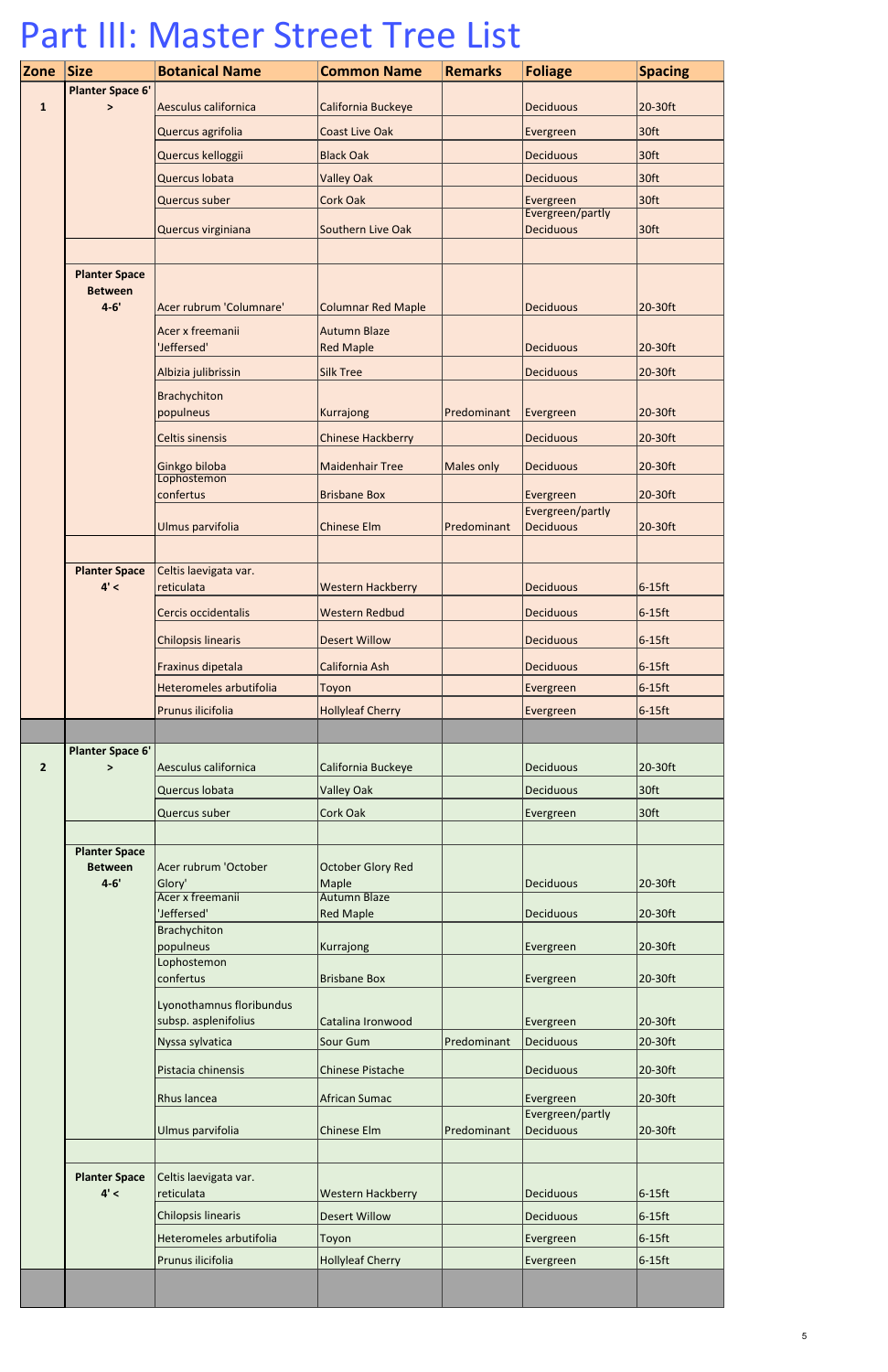| 3 | <b>Planter Space 6'</b><br>⋗           | Casuarina cunninghamiana                           | <b>River She-Oak</b>                     |                   |                               | 30 <sup>ft</sup>       |
|---|----------------------------------------|----------------------------------------------------|------------------------------------------|-------------------|-------------------------------|------------------------|
|   |                                        |                                                    |                                          |                   | Evergreen                     | 30 <sub>ft</sub>       |
|   |                                        | Quercus agrifolia                                  | <b>Coast Live Oak</b><br><b>Blue Oak</b> |                   | Evergreen<br><b>Deciduous</b> | 30ft                   |
|   |                                        | Quercus douglasii                                  | <b>Black Oak</b>                         |                   | <b>Deciduous</b>              | 30ft                   |
|   |                                        | Quercus kelloggii                                  |                                          |                   |                               | 30ft                   |
|   |                                        | Quercus Iobata                                     | <b>Valley Oak</b>                        |                   | <b>Deciduous</b>              |                        |
|   |                                        | Quercus wislizeni                                  | <b>Interior Live Oak</b>                 | Predominant       | Evergreen                     | 30ft                   |
|   | <b>Planter Space</b>                   |                                                    |                                          |                   |                               |                        |
|   | <b>Between</b>                         | Acer rubrum 'October                               | <b>October Glory Red</b>                 |                   |                               |                        |
|   | $4 - 6'$                               | Glory'                                             | <b>Maple</b>                             | Predominant       | <b>Deciduous</b>              | 20-30ft                |
|   |                                        | Arbutus 'Marina'                                   | <b>Marina Madrone</b>                    |                   | Evergreen                     | 20-30ft                |
|   |                                        | Brachychiton                                       |                                          |                   |                               |                        |
|   |                                        | populneus<br>Ginkgo biloba                         | Kurrajong<br><b>Maidenhair Tree</b>      | <b>Males only</b> | Evergreen<br><b>Deciduous</b> | 20-30ft<br>20-30ft     |
|   |                                        | Lophostemon                                        |                                          |                   |                               |                        |
|   |                                        | confertus                                          | <b>Brisbane Box</b>                      |                   | Evergreen                     | 20-30ft                |
|   |                                        | Lyonothamnus floribundus                           |                                          |                   |                               |                        |
|   |                                        | subsp. asplenifolius<br>Nyssa sylvatica            | Catalina Ironwood<br>Sour Gum            | Predominant       | Evergreen<br><b>Deciduous</b> | 20-30ft<br>20-30ft     |
|   |                                        | Pistacia chinensis                                 | <b>Chinese Pistache</b>                  |                   | <b>Deciduous</b>              | 20-30ft                |
|   |                                        |                                                    |                                          |                   |                               |                        |
|   | <b>Planter Space</b>                   |                                                    |                                          |                   |                               |                        |
|   | 4' <                                   | Adenostoma sparsifolium                            | <b>Red shank</b>                         | Predominant       | Evergreen                     | $6-15$ ft              |
|   |                                        | Cercis occidentalis                                | <b>Western Redbud</b>                    |                   | <b>Deciduous</b>              | $6-15$ ft              |
|   |                                        | Fraxinus dipetala<br><b>Hetermeles arbutifolia</b> | California Ash<br>Toyon                  |                   | <b>Deciduous</b><br>Evergreen | $6-15$ ft<br>$6-15$ ft |
|   |                                        | Prunus ilicifolia                                  | <b>Hollyleaf Cherry</b>                  |                   | Evergreen                     | $6-15$ ft              |
|   |                                        |                                                    |                                          |                   |                               |                        |
|   |                                        |                                                    |                                          |                   |                               |                        |
| 4 | <b>Planter Space 6'</b><br>$\geq$      | Aesculus californica                               | California Buckeye                       |                   | <b>Deciduous</b>              | 20-30ft                |
|   |                                        | Casuarina cunninghamiana                           | <b>River She-Oak</b>                     |                   | Evergreen                     | 30ft                   |
|   |                                        | Laurus 'saratoga'                                  | Saratoga Laurel                          |                   | Evergreen                     | 20-30ft                |
|   |                                        | Quercus agrifolia                                  | <b>Coast Live Oak</b>                    |                   | Evergreen                     | 30ft                   |
|   |                                        | <b>Quercus ilex</b>                                | <b>Holly Oak</b>                         |                   | Evergreen                     | 30ft                   |
|   |                                        | Quercus kelloggii                                  | <b>Black Oak</b>                         |                   | <b>Deciduous</b>              | 30ft                   |
|   |                                        | Quercus Iobata                                     | <b>Valley Oak</b>                        |                   | <b>Deciduous</b>              | 30 <sub>ft</sub>       |
|   |                                        |                                                    |                                          |                   |                               |                        |
|   |                                        | Quercus suber                                      | <b>Cork Oak</b>                          |                   | Evergreen<br>Evergreen/partly | 30ft                   |
|   |                                        | Quercus virginiana                                 | Southern Live Oak                        |                   | <b>Deciduous</b>              | 30ft                   |
|   |                                        |                                                    |                                          |                   |                               |                        |
|   | <b>Planter Space</b><br><b>Between</b> |                                                    |                                          |                   |                               |                        |
|   | $4 - 6'$                               | Acer rubrum 'Columnare'                            | <b>Columnar Red Maple</b>                |                   | <b>Deciduous</b>              | 20-30ft                |
|   |                                        | Acer rubrum 'October                               | <b>October Glory Red</b>                 |                   |                               |                        |
|   |                                        | Glory'                                             | Maple                                    | Predominant       | <b>Deciduous</b>              | 20-30ft                |
|   |                                        | Acer x freemanii<br>'Jeffersed'                    | <b>Autumn Blaze</b><br><b>Red Maple</b>  |                   | <b>Deciduous</b>              | 20-30ft                |
|   |                                        | <b>Celtis sinensis</b>                             | <b>Chinese Hackberry</b>                 | Predominant       | <b>Deciduous</b>              | 20-30ft                |
|   |                                        | Laurus 'saratoga'                                  | Saratoga Laurel                          |                   | Evergreen                     | 20-30ft                |
|   |                                        |                                                    | Sour Gum                                 | Predominant       | <b>Deciduous</b>              | 20-30ft                |
|   |                                        | Nyssa sylvatica                                    |                                          |                   | Evergreen/partly              |                        |
|   |                                        | Ulmus parvifolia                                   | <b>Chinese Elm</b>                       |                   | <b>Deciduous</b>              | 20-30ft                |
|   |                                        |                                                    |                                          |                   |                               |                        |
|   | <b>Planter Space</b>                   | Celtis laevigata var.                              |                                          |                   |                               |                        |
|   | 4' <                                   | reticulata                                         | <b>Western Hackberry</b>                 |                   | <b>Deciduous</b>              | $6-15$ ft              |
|   |                                        | Cercis occidentalis                                | Western Redbud                           |                   | <b>Deciduous</b>              | $6-15$ ft              |
|   |                                        | <b>Chilopsis linearis</b>                          | <b>Desert Willow</b>                     |                   | <b>Deciduous</b>              | $6-15$ ft              |
|   |                                        | Fraxinus dipetala                                  | California Ash                           |                   | <b>Deciduous</b>              | $6-15$ ft              |
|   |                                        | Hetermeles arbutifolia                             | Toyon                                    |                   | Evergreen                     | $6-15$ ft              |
|   |                                        | Prunus ilicifolia                                  | <b>Hollyleaf Cherry</b>                  |                   | Evergreen                     | $6-15$ ft              |
|   |                                        |                                                    |                                          |                   |                               |                        |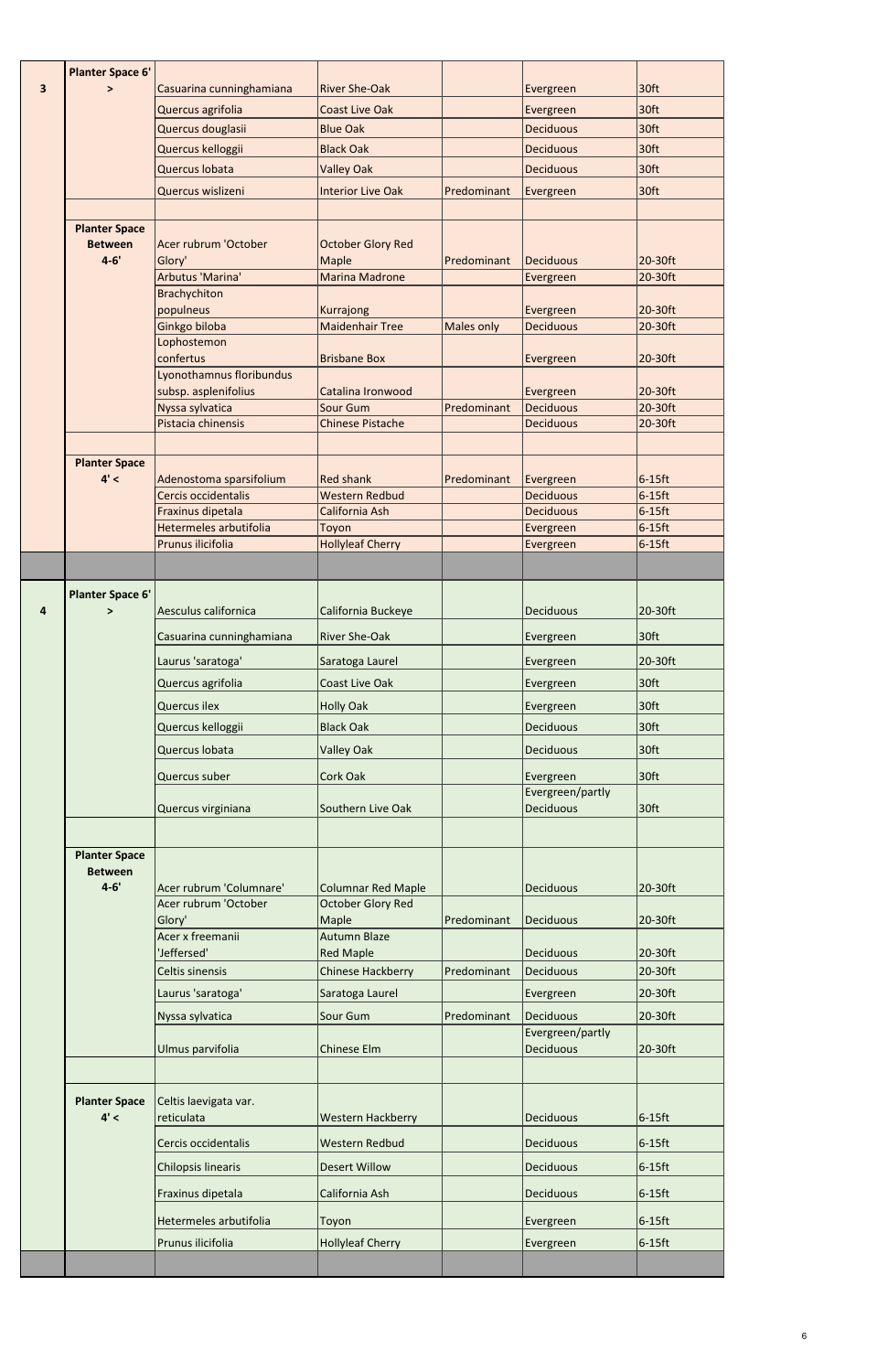|   | <b>Planter Space 6'</b>           |                                             |                                          |             |                               |                        |
|---|-----------------------------------|---------------------------------------------|------------------------------------------|-------------|-------------------------------|------------------------|
| 5 | $\geq$                            | Casuarina cunninghamiana                    | <b>River She-Oak</b>                     |             | Evergreen                     | 25-30ft                |
|   |                                   | Quercus agrifolia                           | <b>Coast Live Oak</b>                    |             | Evergreen                     | 25-30ft                |
|   |                                   | Quercus douglasii                           | <b>Blue Oak</b>                          |             | <b>Deciduous</b>              | 25-30ft                |
|   |                                   | Quercus kelloggii                           | <b>Black Oak</b>                         |             | <b>Deciduous</b>              | 25-30ft                |
|   |                                   | Quercus Iobata                              | <b>Valley Oak</b>                        |             | <b>Deciduous</b>              | 25-30ft                |
|   |                                   | <b>Quercus suber</b>                        | <b>Cork Oak</b>                          |             | Evergreen                     | 25-30ft                |
|   |                                   |                                             |                                          |             |                               |                        |
|   | <b>Planter Space</b>              |                                             |                                          |             |                               |                        |
|   | <b>Between</b>                    |                                             |                                          |             |                               |                        |
|   | $4 - 6'$                          | Acer rubrum 'Columnare'                     | <b>Columnar Red Maple</b>                |             | <b>Deciduous</b>              | 20-30ft                |
|   |                                   | Acer rubrum 'October<br>Glory'              | <b>October Glory Red</b><br><b>Maple</b> |             | <b>Deciduous</b>              | 20-30ft                |
|   |                                   | <b>Arbutus 'Marina'</b>                     | <b>Marina Madrone</b>                    |             | Evergreen                     | 20-30ft                |
|   |                                   | Brachychiton                                |                                          |             |                               |                        |
|   |                                   | populneus                                   | Kurrajong                                |             | Evergreen                     | 20-30ft                |
|   |                                   | Ginkgo biloba                               | <b>Maidenhair Tree</b>                   | Males only  | <b>Deciduous</b>              | 20-30ft                |
|   |                                   | Lophostemon                                 |                                          |             |                               |                        |
|   |                                   | confertus                                   | <b>Brisbane Box</b>                      |             | Evergreen                     | 20-30ft                |
|   |                                   |                                             |                                          |             |                               |                        |
|   |                                   | Lyonothamnus floribundus                    |                                          |             |                               |                        |
|   |                                   | subsp. asplenifolius                        | Catalina Ironwood                        |             | Evergreen                     | 20-30ft                |
|   |                                   | Pistacia chinensis                          | <b>Chinese Pistache</b>                  |             | <b>Deciduous</b>              | 20-30ft                |
|   | <b>Planter Space</b>              |                                             |                                          |             |                               |                        |
|   | 4' <                              | Adenostoma sparsifolium                     | <b>Red shank</b>                         | Predominant | Evergreen                     | $6-15$ ft              |
|   |                                   | Cercis occidentalis                         | <b>Western Redbud</b>                    |             | <b>Deciduous</b>              | $6-15$ ft              |
|   |                                   | Fraxinus dipetala                           | California Ash                           | Predominant | <b>Deciduous</b>              | $6-15$ ft              |
|   |                                   | Hetermeles arbutifolia                      | Toyon                                    |             | Evergreen                     | $6-15$ ft              |
|   |                                   | Prunus ilicifolia                           | <b>Hollyleaf Cherry</b>                  |             | Evergreen                     | $6-15$ ft              |
|   |                                   |                                             |                                          |             |                               |                        |
|   |                                   |                                             |                                          |             |                               |                        |
|   |                                   |                                             |                                          |             |                               |                        |
| 6 | <b>Planter Space 6'</b><br>$\geq$ | Aesculus californica                        | California Buckeye                       |             | <b>Deciduous</b>              | 20-30ft                |
|   |                                   | Casuarina cunninghamiana                    | <b>River She-Oak</b>                     |             | Evergreen                     | 30ft                   |
|   |                                   | Quercus agrifolia                           | <b>Coast Live Oak</b>                    |             | Evergreen                     | 30ft                   |
|   |                                   | Quercus coccinea                            | <b>Scarlet Oak</b>                       | Predominant | Deciduous                     | 30ft                   |
|   |                                   | Quercus ilex                                | <b>Holly Oak</b>                         | Predominant | Evergreen                     | 30ft                   |
|   |                                   | Quercus Iobata                              | <b>Valley Oak</b>                        |             | <b>Deciduous</b>              | 30ft                   |
|   |                                   | Quercus suber                               | <b>Cork Oak</b>                          |             |                               | 30ft                   |
|   |                                   |                                             |                                          |             | Evergreen<br>Evergreen/partly |                        |
|   |                                   | Quercus virginiana                          | Southern Live Oak                        |             | <b>Deciduous</b>              | 30ft                   |
|   |                                   | Quercus wislizeni                           | <b>Interior Live Oak</b>                 |             | Evergreen                     | 30ft                   |
|   |                                   |                                             |                                          |             |                               |                        |
|   | <b>Planter Space</b>              |                                             |                                          |             |                               |                        |
|   | <b>Between</b>                    | Acer rubrum 'October                        | <b>October Glory Red</b>                 |             |                               |                        |
|   | $4 - 6'$                          | Glory'                                      | Maple                                    |             | <b>Deciduous</b>              | 20-30ft                |
|   |                                   | <b>Celtis sinensis</b>                      | <b>Chinese Hackberry</b>                 |             | <b>Deciduous</b>              | 20-30ft                |
|   |                                   | Laurus 'saratoga'                           | Saratoga Laurel                          |             | Evergreen                     | 20-30ft                |
|   |                                   | Nyssa sylvatica                             | Sour Gum                                 |             | <b>Deciduous</b>              | 20-30ft                |
|   |                                   | Pistacia chinensis                          | <b>Chinese Pistache</b>                  |             | <b>Deciduous</b>              | 20-30ft                |
|   |                                   |                                             |                                          |             | Evergreen/partly              |                        |
|   |                                   | Ulmus parvifolia                            | <b>Chinese Elm</b>                       | Predominant | <b>Deciduous</b>              | 20-30ft                |
|   |                                   |                                             |                                          |             |                               |                        |
|   | <b>Planter Space</b><br>4' <      | Celtis laevigata var.<br>reticulata         | <b>Western Hackberry</b>                 |             | <b>Deciduous</b>              | $6-15$ ft              |
|   |                                   | Cercis occidentalis                         | <b>Western Redbud</b>                    |             | <b>Deciduous</b>              | $6-15$ ft              |
|   |                                   | <b>Chilopsis linearis</b>                   | <b>Desert Willow</b>                     |             | <b>Deciduous</b>              | $6-15$ ft              |
|   |                                   | Fraxinus dipetala                           | California Ash                           |             | <b>Deciduous</b>              | $6-15$ ft              |
|   |                                   | Hetermeles arbutifolia<br>Prunus ilicifolia | Toyon<br><b>Hollyleaf Cherry</b>         |             | Evergreen<br>Evergreen        | $6-15$ ft<br>$6-15$ ft |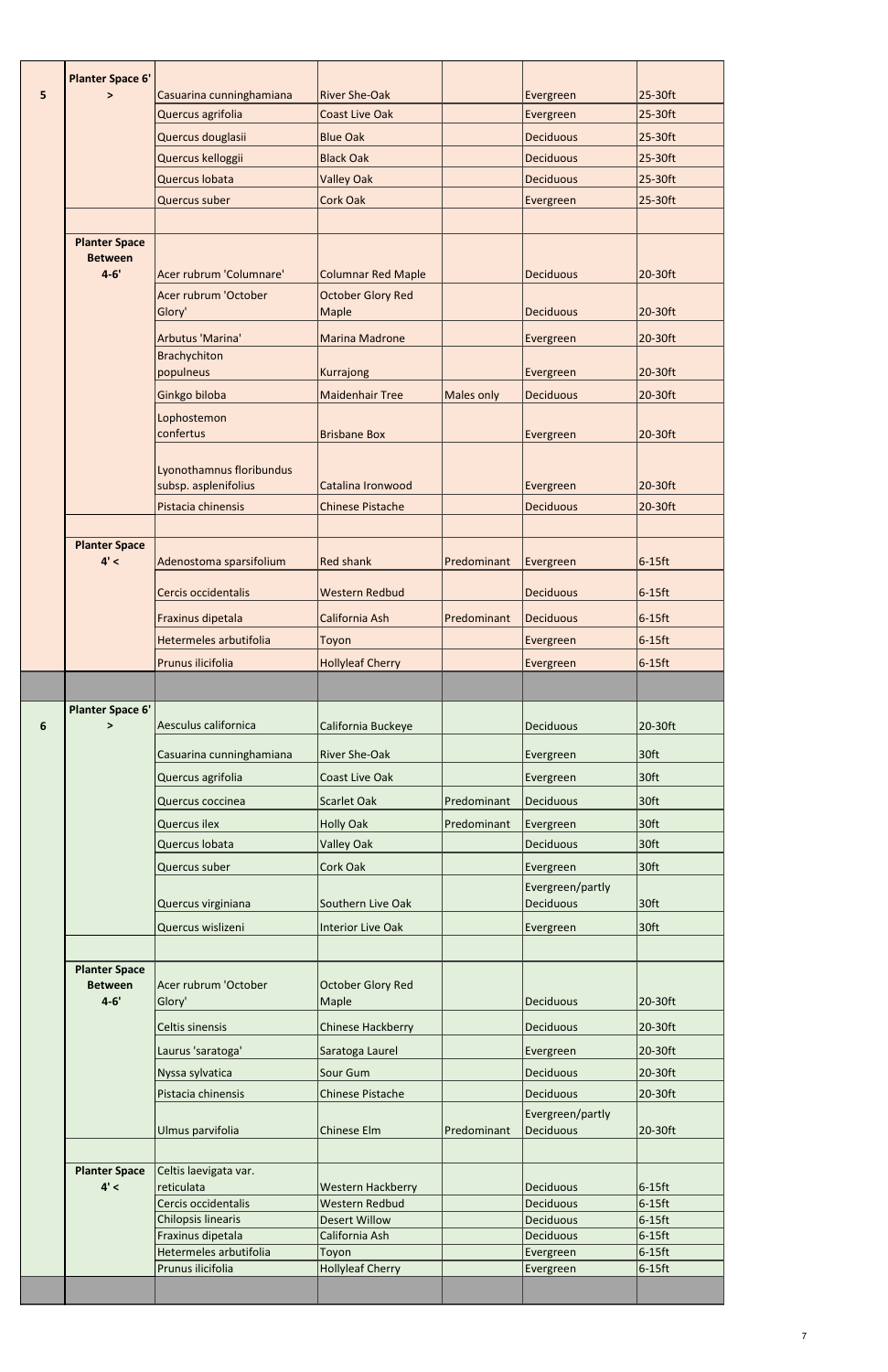|                         | <b>Planter Space 6'</b>                |                                                  |                          |             |                                      |                  |
|-------------------------|----------------------------------------|--------------------------------------------------|--------------------------|-------------|--------------------------------------|------------------|
| $\overline{\mathbf{z}}$ | $\geq$                                 | Aesculus californica                             | California Buckeye       |             | <b>Deciduous</b>                     | 20-30ft          |
|                         |                                        | Quercus agrifolia                                | <b>Coast Live Oak</b>    | Predominant | Evergreen                            | 30ft             |
|                         |                                        | <b>Quercus ilex</b>                              | <b>Holly Oak</b>         |             | Evergreen                            | 30ft             |
|                         |                                        | Quercus kelloggii                                | <b>Black Oak</b>         |             | <b>Deciduous</b>                     | 30ft             |
|                         |                                        | Quercus Iobata                                   | <b>Valley Oak</b>        |             | <b>Deciduous</b>                     | 30 <sup>ft</sup> |
|                         |                                        | Quercus suber                                    | <b>Cork Oak</b>          | Predominant | Evergreen                            | 30ft             |
|                         |                                        | Quercus wislizeni                                | <b>Interior Live Oak</b> |             | Evergreen                            | 30ft             |
|                         |                                        |                                                  |                          |             |                                      |                  |
|                         | <b>Planter Space</b><br><b>Between</b> | Acer x freemanii                                 | <b>Autumn Blaze</b>      |             |                                      |                  |
|                         | $4 - 6'$                               | 'Jeffersed'                                      | <b>Red Maple</b>         |             | <b>Deciduous</b>                     | 20-30ft          |
|                         |                                        | Albizia julibrissin                              | <b>Silk Tree</b>         |             | <b>Deciduous</b>                     | 20-30ft          |
|                         |                                        | Arbutus 'Marina' &                               |                          |             |                                      |                  |
|                         |                                        | meniziesii                                       | Madrone                  |             | Evergreen                            | 20-30ft          |
|                         |                                        | <b>Celtis sinensis</b>                           | <b>Chinese Hackberry</b> |             | <b>Deciduous</b>                     | 20-30ft          |
|                         |                                        | Ginkgo biloba                                    | <b>Maidenhair Tree</b>   | Males only  | <b>Deciduous</b>                     | 20-30ft          |
|                         |                                        | Laurus 'saratoga'                                | Saratoga Laurel          |             | Evergreen                            | 20-30ft          |
|                         |                                        | Lyonothamnus floribundus<br>subsp. asplenifolius | Catalina Ironwood        |             | Evergreen                            | 20-30ft          |
|                         |                                        | Ulmus parvifolia                                 | <b>Chinese Elm</b>       | Predominant | Evergreen/partly<br><b>Deciduous</b> | 20-30ft          |
|                         |                                        |                                                  |                          |             |                                      |                  |
|                         | <b>Planter Space</b><br>4' <           | Celtis laevigata var.<br>reticulata              | <b>Western Hackberry</b> |             | <b>Deciduous</b>                     | $6-15$ ft        |
|                         |                                        | Cercis occidentalis                              | <b>Western Redbud</b>    | Predominant | <b>Deciduous</b>                     | $6-15$ ft        |
|                         |                                        | <b>Chilopsis linearis</b>                        | <b>Desert Willow</b>     |             | <b>Deciduous</b>                     | $6-15$ ft        |
|                         |                                        | Fraxinus dipetala                                | California Ash           |             | <b>Deciduous</b>                     | $6-15$ ft        |
|                         |                                        | Hetermeles arbutifolia                           | Toyon                    |             | Evergreen                            | $6-15$ ft        |
|                         |                                        | Prunus ilicifolia                                | <b>Hollyleaf Cherry</b>  |             | Evergreen                            | $6-15$ ft        |
|                         |                                        |                                                  |                          |             |                                      |                  |

8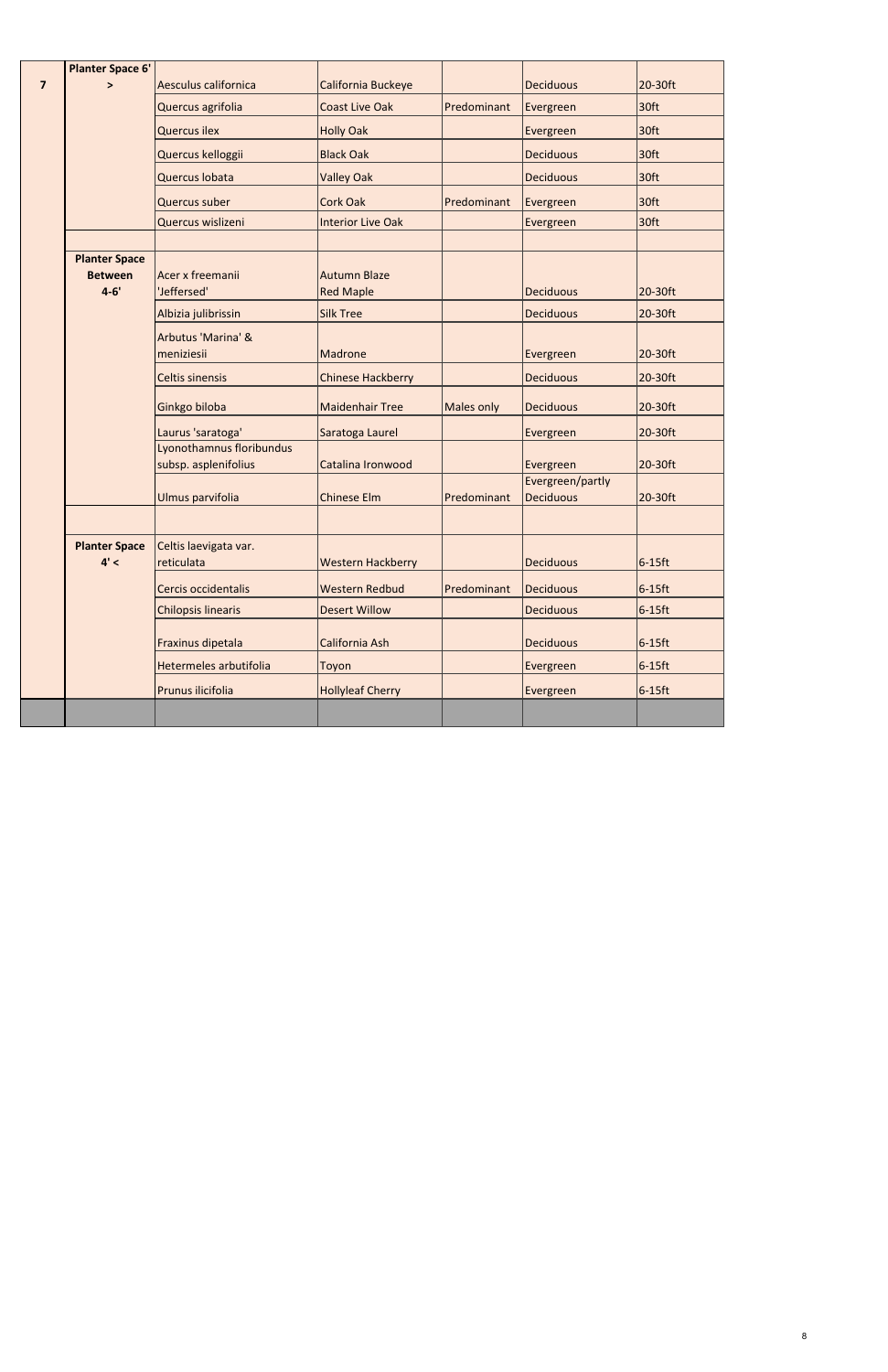### Part IV: Prohibited Street Tree List

| <b>Botanical Name</b>                        | <b>Common Name</b>                                                         | <b>Reason</b>                                    |  |
|----------------------------------------------|----------------------------------------------------------------------------|--------------------------------------------------|--|
| <b>Abies amabilis</b>                        | <b>Pacific Silver Fir</b>                                                  | <b>High Root Damage</b>                          |  |
| Acacia                                       | <b>All Species</b>                                                         | <b>High Water-Use/High</b><br><b>Root Damage</b> |  |
| <b>Acer macrophyllum</b>                     | <b>Bigleaf Maple</b>                                                       | <b>High Root Damage</b>                          |  |
| <b>Acer platanoides</b>                      | <b>Norway Maple</b>                                                        | <b>High Root Damage</b>                          |  |
| <b>Acer platanoides 'Clevland'</b>           | <b>Clevland Norway Maple</b>                                               | <b>High Root Damage</b>                          |  |
| Acer platanoides 'Deborah'                   | <b>Deborah Norway Maple</b>                                                | <b>High Root Damage</b>                          |  |
| <b>Acer platanoides</b><br>'Drummondii'      | <b>Drummond Norway Maple</b>                                               | <b>High Root Damage</b>                          |  |
| <b>Acer platanoides 'Emerald</b><br>Queen'   | <b>Emerald Queen Norway Maple</b>                                          | <b>High Root Damage</b>                          |  |
| Acer platanoides 'Erectum'                   | <b>Erectum Norway Maple</b>                                                | <b>High Root Damage</b>                          |  |
| Acer platanoides 'Faassen's<br><b>Black'</b> | <b>Faassen's Black Norway Maple</b>                                        | <b>High Root Damage</b>                          |  |
| Acer platanoides 'Parkway'                   | <b>Parkway Maple</b>                                                       | <b>High Root Damage</b>                          |  |
| <b>Acer platanoides</b><br>'Schwedleri'      | <b>Schwedleri Norway Maple</b>                                             | <b>High Root Damage</b>                          |  |
| <b>Acer platanoides</b><br>'Superform'       | <b>Superform Norway Maple</b>                                              | <b>High Root Damage</b>                          |  |
| <b>Acer rubrum 'Franksred'</b>               | <b>Red Sunset Maple</b>                                                    | <b>High Root Damage</b>                          |  |
| <b>Acer saccharinum</b>                      | <b>Silver Maple</b>                                                        | <b>High Root Damage</b>                          |  |
| <b>Acer saccharinum</b><br>'Pyramidale'      | <b>Pyramidale Silver Maple</b>                                             | <b>High Root Damage</b>                          |  |
| Acer saccharinum 'Silver<br>Queen'           | <b>Silver Queen Maple</b>                                                  | <b>High Root Damage</b>                          |  |
| <b>Aesculus hippocastanum</b>                | <b>Common Horsechestnut</b>                                                | <b>High Root Damage</b>                          |  |
| <b>Aesculus hippocastanum</b><br>'Baumannii' | <b>Baumannii Horsechestnut</b>                                             | <b>High Root Damage</b>                          |  |
| <b>Agathis robusta</b>                       | <b>Queensland Kauri</b>                                                    | <b>High Root Damage</b>                          |  |
| Ailanthus glandulosa                         | <b>Trees of Heaven</b>                                                     | Plant                                            |  |
| <b>All CA Invasive Species</b>               | <b>California Invasive Plant Council</b><br><b>Webpage for Information</b> | <b>Invasive</b>                                  |  |
| Alnus glutinosa                              | <b>Black Alder</b>                                                         | <b>High Root Damage</b>                          |  |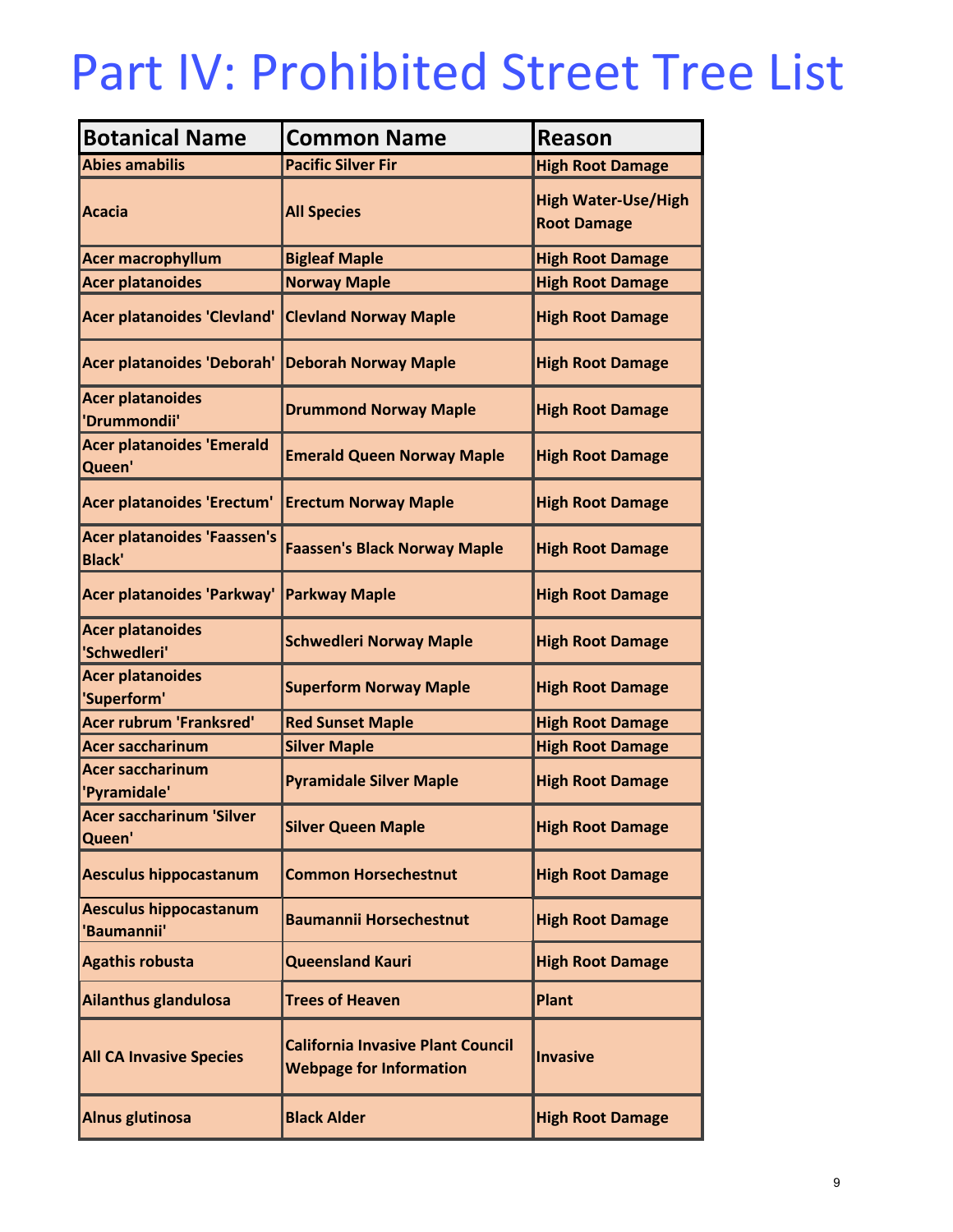| Alnus rhombifolia                                | <b>White Alder</b>                              | <b>High Root Damage</b>                      |
|--------------------------------------------------|-------------------------------------------------|----------------------------------------------|
| Alnus rubra                                      | <b>Red Alder</b>                                | <b>High Root Damage</b>                      |
| <b>Bischofia javanica</b>                        | <b>Bischofia</b>                                | <b>High Root Damage</b>                      |
| Casimiroa edulis                                 | <b>White Sapote</b>                             | <b>High Root Damage</b>                      |
| Ceiba speciosa 'Los Angeles<br><b>Beautiful'</b> | Los Angeles Beautiful Floss Silk<br><b>Tree</b> | <b>High Root Damage</b>                      |
| <b>Celtis laevigata</b>                          | <b>Sugarberry</b>                               | <b>High Root Damage</b>                      |
| <b>Celtis laevigata 'All</b><br>Seasons'         | <b>All Seasons Sugarberry</b>                   | <b>High Root Damage</b>                      |
| <b>Celtis occidentalis 'Prairie</b><br>Pride'    | <b>Prairie Pride Common Hackberry</b>           | <b>High Root Damage</b>                      |
| Ceratonia siliqua                                | <b>St. John's Bread (Carob Tree</b>             | <b>High Root Damage</b>                      |
| Cercidiphyllum japonicum<br>'Pendula'            | <b>Weeping Katsura Tree</b>                     | <b>High Root Damage</b>                      |
| Cinnamomum camphora                              | <b>Camphor Tree</b>                             | <b>Very Large/High Root</b><br><b>Damage</b> |
| <b>Conifers</b>                                  | <b>All Species</b>                              | <b>Very large</b>                            |
| <b>Delonix regia</b>                             | <b>Royal Poinciana</b>                          | <b>High Root Damage</b>                      |
| <b>Ebenopsis ebano</b>                           | <b>Texas Ebony</b>                              | <b>High Root Damage</b>                      |
| Erythrina x bidwilii                             | <b>Shrub Coral Tree</b>                         | <b>High Root Damage</b>                      |
| <b>Eucalyptus</b>                                | <b>All Species</b>                              | <b>High Root Damage</b>                      |
| <b>Fagus sylvatica 'Dawyck'</b>                  | <b>Dawyck European Beech</b>                    | <b>High Root Damage</b>                      |
| Fagus sylvatica 'Pendula'                        | <b>Weeping European Beech</b>                   | <b>High Root Damage</b>                      |
| <b>Fagus sylvatica 'Purpurea</b><br>Pendula'     | <b>Weeping Purple European Beech</b>            | <b>High Root Damage</b>                      |
| <b>Ficus aurea</b>                               | <b>Strangler Fig</b>                            | <b>High Root Damage</b>                      |
| <b>Ficus elastica</b>                            | <b>Rubber Tree</b>                              | <b>High Root Damage</b>                      |
| <b>Ficus macrophylla</b>                         | <b>Moreton Bay Fig</b>                          | <b>High Root Damage</b>                      |
| <b>Ficus retusa</b>                              | <b>Cuban Laurel</b>                             | <b>High Root Damage</b>                      |
| <b>Ficus rubiginosa</b>                          | <b>Rusty-Leaf Fig</b>                           | <b>High Root Damage</b>                      |
| <b>Ficus sur</b>                                 | <b>Cape Fig</b>                                 | <b>High Root Damage</b>                      |
| <b>Fraxinus americana</b><br>'Autumn Applause'   | <b>Autumn Applause White Ash</b>                | <b>High Root Damage</b>                      |
| <b>Fraxinus uhdei</b>                            | <b>Evergreen Ash</b>                            | <b>High Root Damage</b>                      |
| <b>Fraxinus velutina</b>                         | <b>Arizona Ash</b>                              | <b>High Root Damage</b>                      |
| Fraxinus velutina 'Modesto' Modesto Ash          |                                                 | <b>High Root Damage</b>                      |
| <b>Fruit Trees</b>                               | <b>All Fruit Bearing Species</b>                | <b>Litter/Public Safety</b><br><b>Hazard</b> |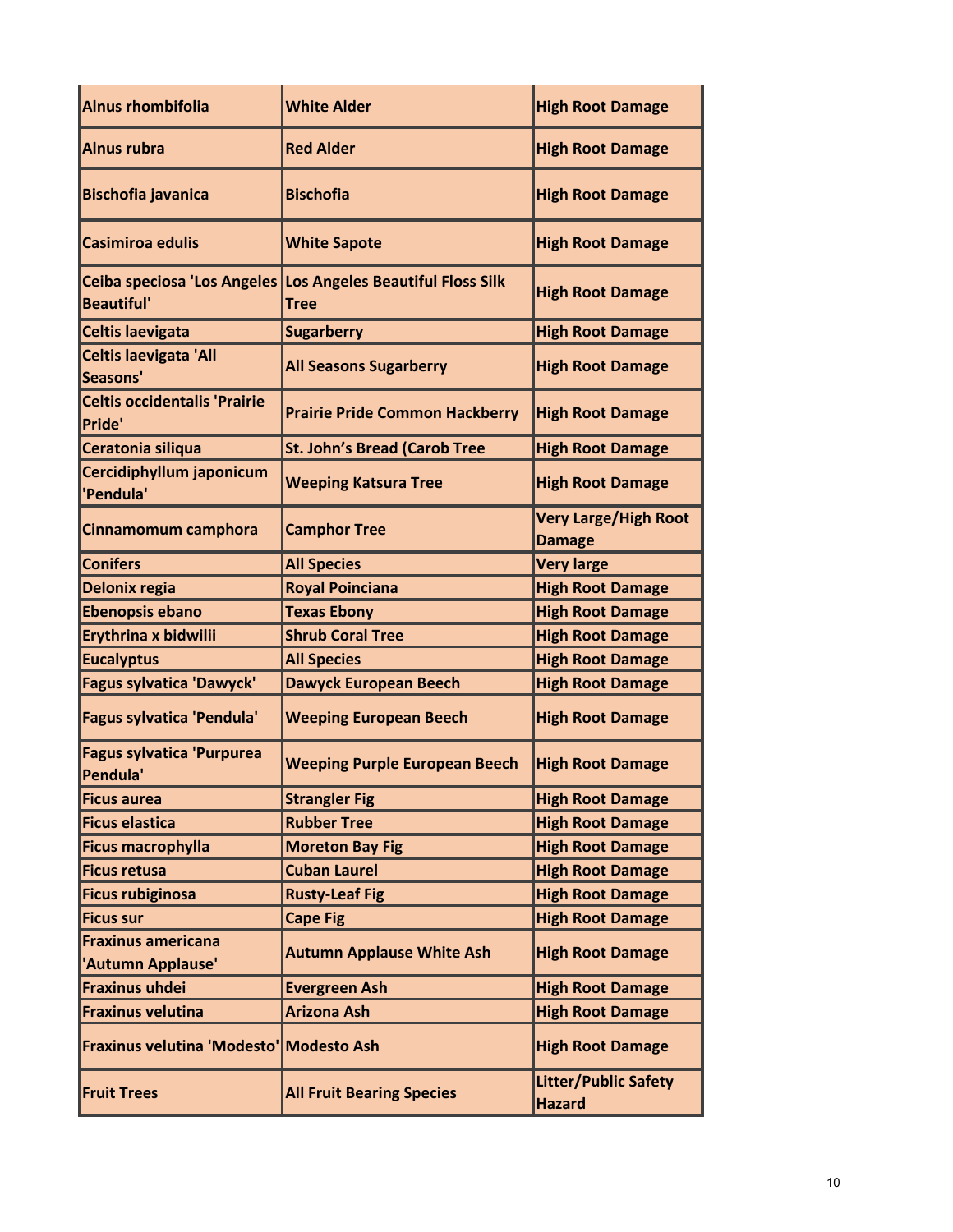| Gleditsia triacanthos var.                | <b>Halka Locust</b>                 | <b>High Root Damage</b>                      |
|-------------------------------------------|-------------------------------------|----------------------------------------------|
| inermis 'Halka'                           |                                     |                                              |
| Gleditsia triacanthos var.                | <b>Trueshade Locust</b>             | <b>High Root Damage</b>                      |
| inermis 'Trueshade'                       |                                     |                                              |
| <b>Harpephyllum caffrum</b>               | <b>South African Wild Plum</b>      | <b>High Root Damage</b>                      |
| Juglans california                        | <b>California Black Walnut</b>      | <b>Invasive</b>                              |
| Juglans hindsii                           | <b>American Black Walnut</b>        | Invasive                                     |
| Juglans nigra                             | <b>Black Walnut</b>                 | <b>High Root Damage</b>                      |
| Juglans regia                             | <b>English Walnut</b>               | Invasive                                     |
| Liquidambar                               | <b>All Sweet Gum</b>                | <b>High Root Damage</b>                      |
| Liquidambar styraciflua                   | <b>American Sweet Gum</b>           | <b>High Root Damage</b>                      |
| <b>Magnolia grandiflora</b>               | <b>Southern Magnolia</b>            | <b>Very Large/High Root</b><br><b>Damage</b> |
| Manilkara zapota                          | <b>Sapodilla</b>                    | <b>High Root Damage</b>                      |
| Morus alba                                | <b>White Mulberry</b>               | <b>High Root Damage</b>                      |
| Morus alba 'Fruitless'                    | <b>Fruitless Mulberry</b>           | <b>High Root Damage</b>                      |
| <b>Morus nigra</b>                        | <b>Black Mulberry</b>               | <b>High Root Damage</b>                      |
| Morus rubra                               | <b>Red Mulberry</b>                 | <b>High Root Damage</b>                      |
| Nothofagus dombeyi                        | <b>Dombey's Southern Beech</b>      | <b>High Root Damage</b>                      |
| Nothofagus obliqua                        | <b>Roble Beech</b>                  | <b>High Root Damage</b>                      |
| Olea europaea                             | <b>Olive (Fruiting)</b>             | <b>Litter/Public Safety</b><br><b>Hazard</b> |
| Palms                                     | <b>All Species</b>                  | <b>Plant</b>                                 |
| Paulownia kawakamii                       | <b>Sapphire Dragon Tree</b>         | <b>High Root Damage</b>                      |
| Paulownia tomentosa                       | <b>Empress Tree</b>                 | <b>High Root Damage</b>                      |
| Persea americana 'Hass'                   | <b>Hass Avocado</b>                 | <b>High Root Damage</b>                      |
| <b>Phellodendron amurense</b><br>'Macho'  | <b>Macho Amur Corktree</b>          | <b>High Root Damage</b>                      |
| <b>Phytolacca dioica</b>                  | Ombu                                | <b>High Root Damage</b>                      |
| Picea abies                               | <b>Norway Spruce</b>                | <b>High Root Damage</b>                      |
| Picea breweriana                          | <b>Brewer's Weeping Spruce</b>      | <b>High Root Damage</b>                      |
| <b>Pinus (Pines)</b>                      | <b>All Species</b>                  | <b>High Water-Use</b>                        |
| Platanus orientalis var.<br>digitata      | <b>Cut Leaf Oriental Plane Tree</b> | <b>High Root Damage</b>                      |
| Platanus x hispanica                      | <b>London Plane</b>                 | <b>High Root Damage</b>                      |
| <b>Platanus x hispanica</b><br>'Liberty'  | <b>Liberty London Plane Tree</b>    | <b>High Root Damage</b>                      |
| <b>Platanus x hispanica</b><br>'Yardwood' | <b>Yardwood London Plane Tree</b>   | <b>High Root Damage</b>                      |
| <b>Populus (Poplar Tree)</b>              | <b>All Species</b>                  | <b>High Root Damage</b>                      |
| Pterocarya stenoptera                     | <b>Chinese Wingnut</b>              | <b>High Root Damage</b>                      |
| Pyrus kawakamii                           | <b>Evergreen Pear</b>               | <b>Fire Blight</b>                           |
| <b>Robinia (Locust)</b>                   | <b>All Species</b>                  | <b>High Root Damage</b>                      |
| Salix alba                                | <b>White Willow</b>                 | <b>High Root Damage</b>                      |
| Salix alba 'Tristis'                      | <b>Golden Weeping Willo</b>         | <b>High Root Damage</b>                      |